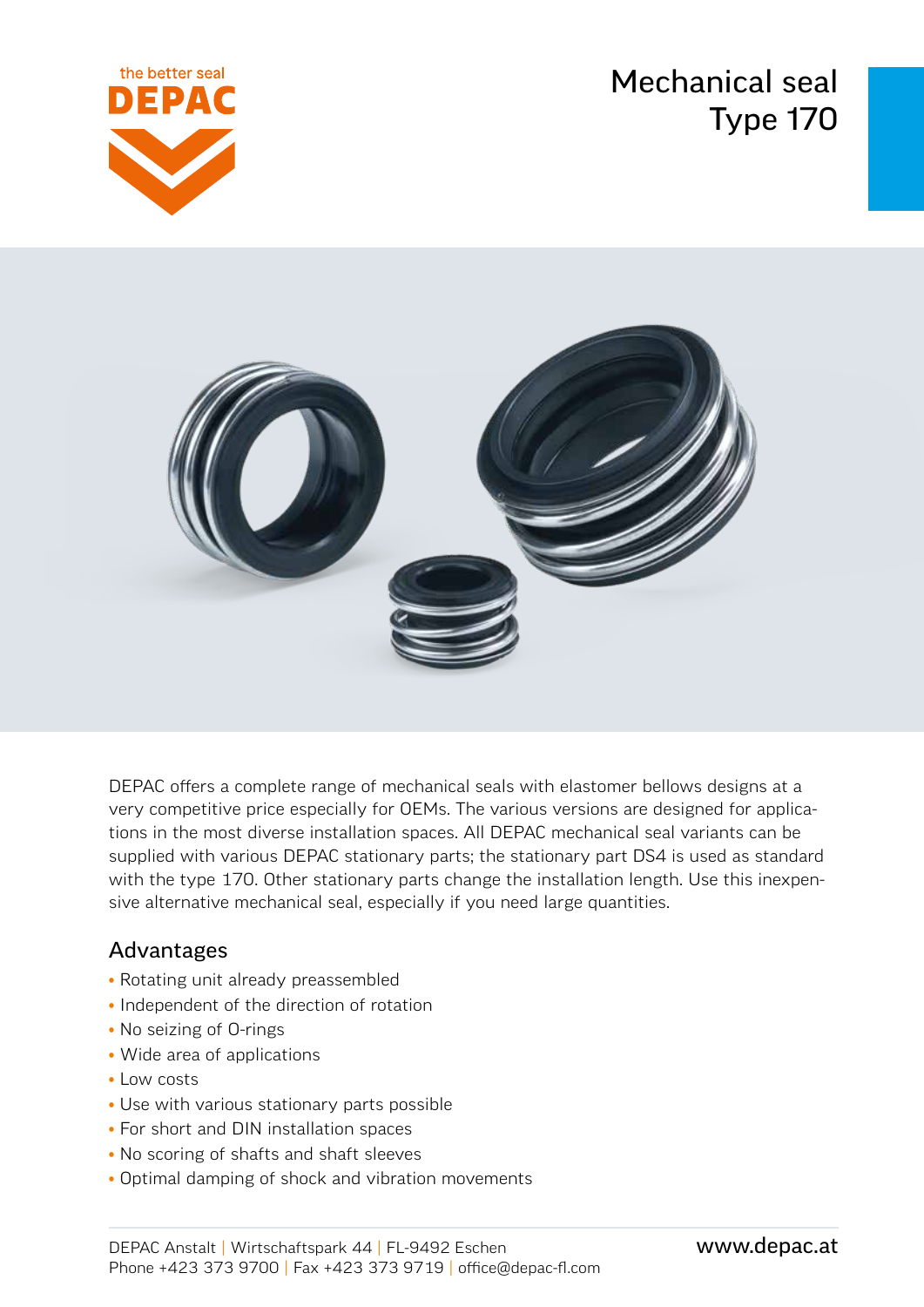### Mechanical seal Type 170

# Technical specifications

#### Area of application\*

| Pressure:      | up to 10 bar           |
|----------------|------------------------|
| Temperature:   | dependent on elastomer |
| Sliding speed: | up to $15 \text{ m/s}$ |

\* The maximum specifications for temperature, pressure and sliding speed apply in each case to independent higher operating conditions. However, this does not mean that the seal will function with all extreme conditions at the same time. If in doubt contact DEPAC.

#### Dimensions

Shaft diameter: 10 – 100 mm

 $\frac{3}{8}$ " – 3" Special sizes on enquiry

#### Bill of materials

| Item           | Description         | Material        |
|----------------|---------------------|-----------------|
| 1.21           | <b>Bellows</b>      | FKM, NBR, EPDM  |
| 1.20, 1.22     | Angle ring          | 1.4301          |
| 2.1            | Dynamic seal face   | CA. SC. SSIC    |
| 5.1            | Spring              | 1.4310          |
| $X^*$          | Stationary part DS4 | CE, SC          |
| $\mathbf{v}^*$ | Profile seal        | FKM. EPDM. PTFE |

\* Not included in the scope of delivery!

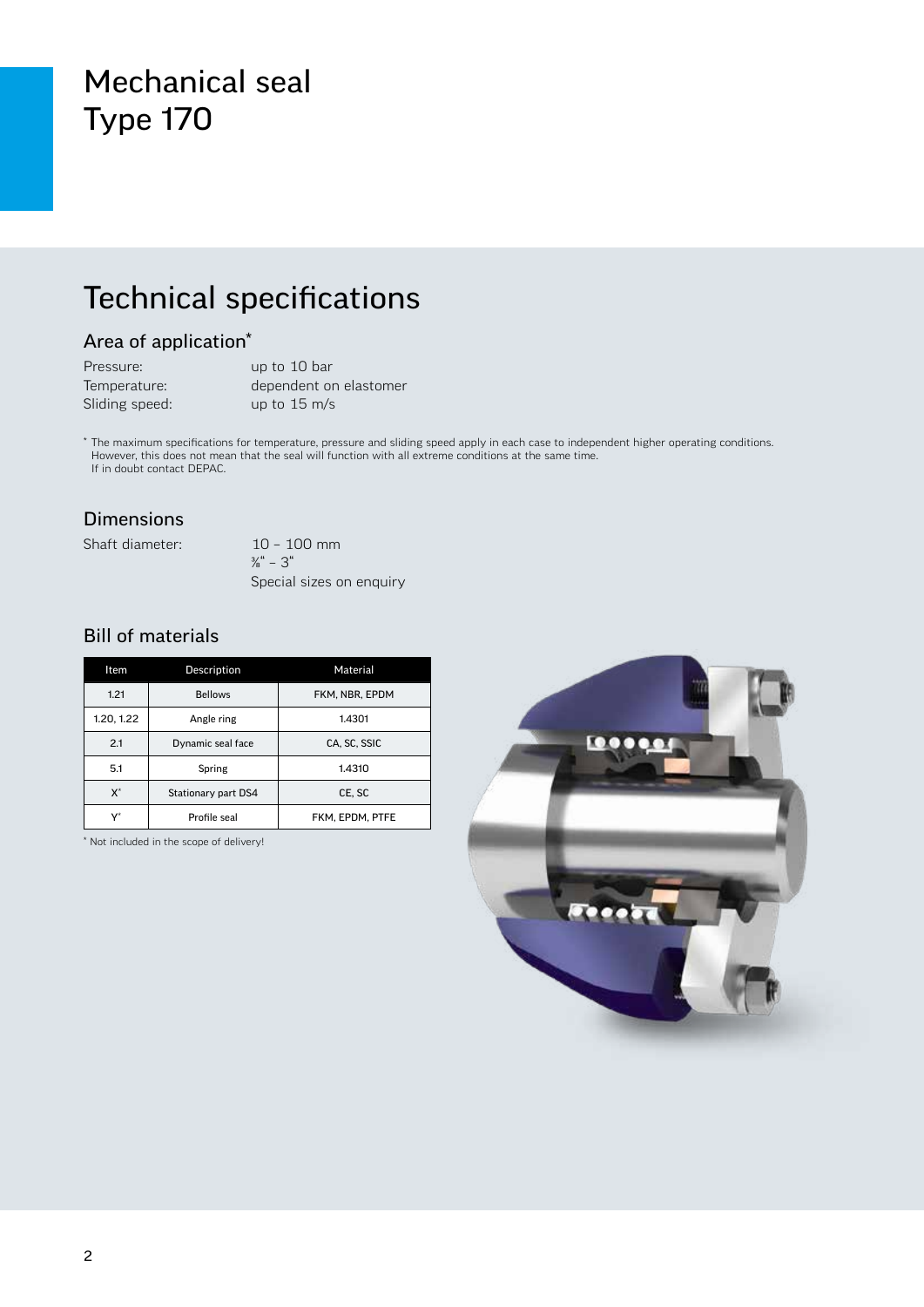# Mechanical seal Type 170 Data sheet



| Dimension table Ø 10 - 68 millimetres |  |  |
|---------------------------------------|--|--|
|---------------------------------------|--|--|

| D <sub>h6</sub> | $D_1$ | D <sub>2</sub> | D <sub>3</sub> min. | D <sub>7</sub> DIN | $L_1$ | $L$ <sub>DS4</sub> $*$ |                                                                  | D <sub>h6</sub> | D <sub>1</sub> | D <sub>2</sub> | D <sub>3</sub> min. | D <sub>7</sub> DIN | Li   | $L$ <sub>DS4</sub> $*$ |
|-----------------|-------|----------------|---------------------|--------------------|-------|------------------------|------------------------------------------------------------------|-----------------|----------------|----------------|---------------------|--------------------|------|------------------------|
| 10              | 20.5  | 20.0           | 22.0                | 21                 | 14.5  | 6.6                    |                                                                  | 35              | 50.0           | 55.0           | 57.0                | 50                 | 28.5 | 7.5                    |
| 12              | 22.5  | 24.0           | 26.0                | 23                 | 15    | 6.6                    |                                                                  | 38              | 53.0           | 58.0           | 60.0                | 56                 | 30   | 9                      |
| 14              | 26.5  | 28.0           | 30.0                | 25                 | 17    | 6.6                    |                                                                  | 40              | 55.0           | 60.0           | 62.0                | 58                 | 30   | 9                      |
| 15              | 26.5  | 28.0           | 30.0                | 27                 | 17    | 6.6                    |                                                                  | 43              | 58.0           | 63.0           | 65.0                | 61                 | 30   | 9                      |
| 16              | 26.5  | 28.0           | 30.0                | 27                 | 17    | 6.6                    |                                                                  | 45              | 60.0           | 65.0           | 67.0                | 63                 | 30   | 9                      |
| 18              | 29.0  | 31.0           | 33.0                | 33                 | 19.5  | 7.5                    |                                                                  | 48              | 63.0           | 69.0           | 71.0                | 66                 | 30.5 | 9                      |
| 20              | 33.0  | 36.0           | 38.0                | 35                 | 21.5  | 7.5                    |                                                                  | 50              | 65.0           | 71.0           | 74.0                | 70                 | 30.5 | 9.5                    |
| 22              | 33.0  | 36.0           | 38.0                | 37                 | 21.5  | 7.5                    |                                                                  | 53              | 70.0           | 76.0           | 79.0                | 73                 | 33   | 11                     |
| 24              | 38.0  | 40.5           | 42.5                | 39                 | 22.5  | 7.5                    |                                                                  | 55              | 72.0           | 78.0           | 81.0                | 75                 | 35   | 11                     |
| 25              | 38.0  | 41.0           | 43.0                | 40                 | 23    | 7.5                    |                                                                  | 58              | 75.0           | 82.0           | 85.0                | 78                 | 37   | 11                     |
| 28              | 44.0  | 47.0           | 49.0                | 43                 | 26.5  | 7.5                    |                                                                  | 60              | 79.0           | 85.0           | 88.0                | 80                 | 38   | 11                     |
| 30              | 44.0  | 47.0           | 49.0                | 45                 | 26.5  | 7.5                    |                                                                  | 65              | 84.0           | 90.0           | 93.0                | 85                 | 40   | 11                     |
| 32              | 46.0  | 51.0           | 53.0                | 48                 | 27.5  | 7.5                    |                                                                  | 68              | 88.0           | 94.0           | 97.0                | 90                 | 40   | 11.3                   |
| 33              | 46.0  | 51.0           | 53.0                | 48                 | 27.5  | 7.5                    | * Illustration and installation lengths with stationary part DS4 |                 |                |                |                     |                    |      |                        |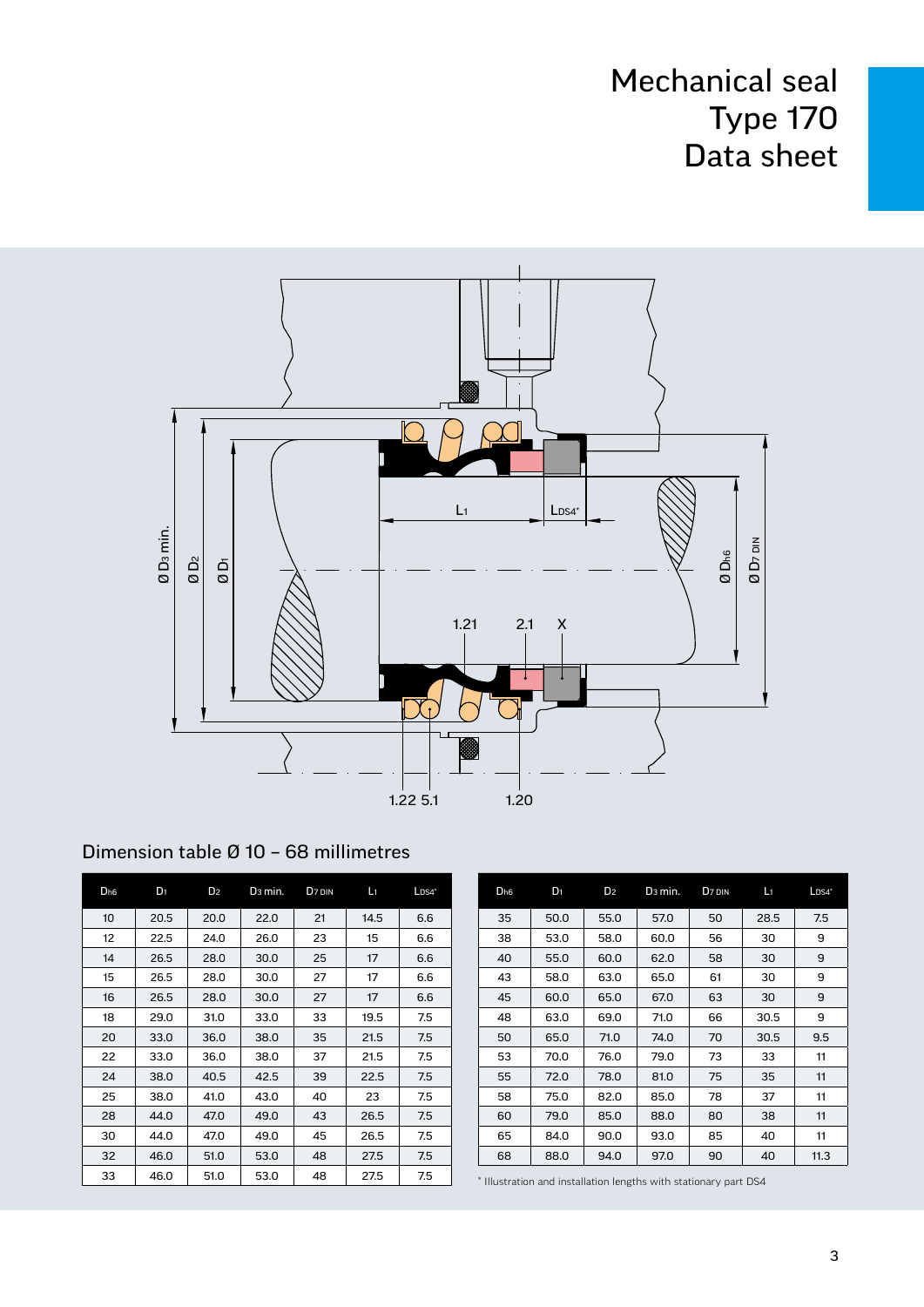# Mechanical seal Type 170 Data sheet



#### Dimension table Ø 70 – 100 millimetres

| D <sub>h6</sub> | $D_1$ | D <sub>2</sub> | D <sub>3</sub> min. | D <sub>7</sub> DIN | Lı | $LDS4*$ |
|-----------------|-------|----------------|---------------------|--------------------|----|---------|
| 70              | 90.0  | 97.0           | 101.0               | 92                 | 40 | 11.3    |
| 75              | 95.0  | 102.0          | 106.0               | 97                 | 40 | 11.3    |
| 80              | 100.0 | 108.0          | 112.0               | 105                | 40 | 12      |
| 85              | 107.0 | 117.0          | 121.0               | 110                | 41 | 14      |
| 90              | 114.0 | 126.0          | 130.0               | 115                | 45 | 14      |
| 95              | 119.0 | 131.0          | 135.0               | 120                | 46 | 14      |
| 100             | 124.0 | 131.0          | 135.0               | 125                | 47 | 14      |

\* Illustration and installation lengths with stationary part DS4